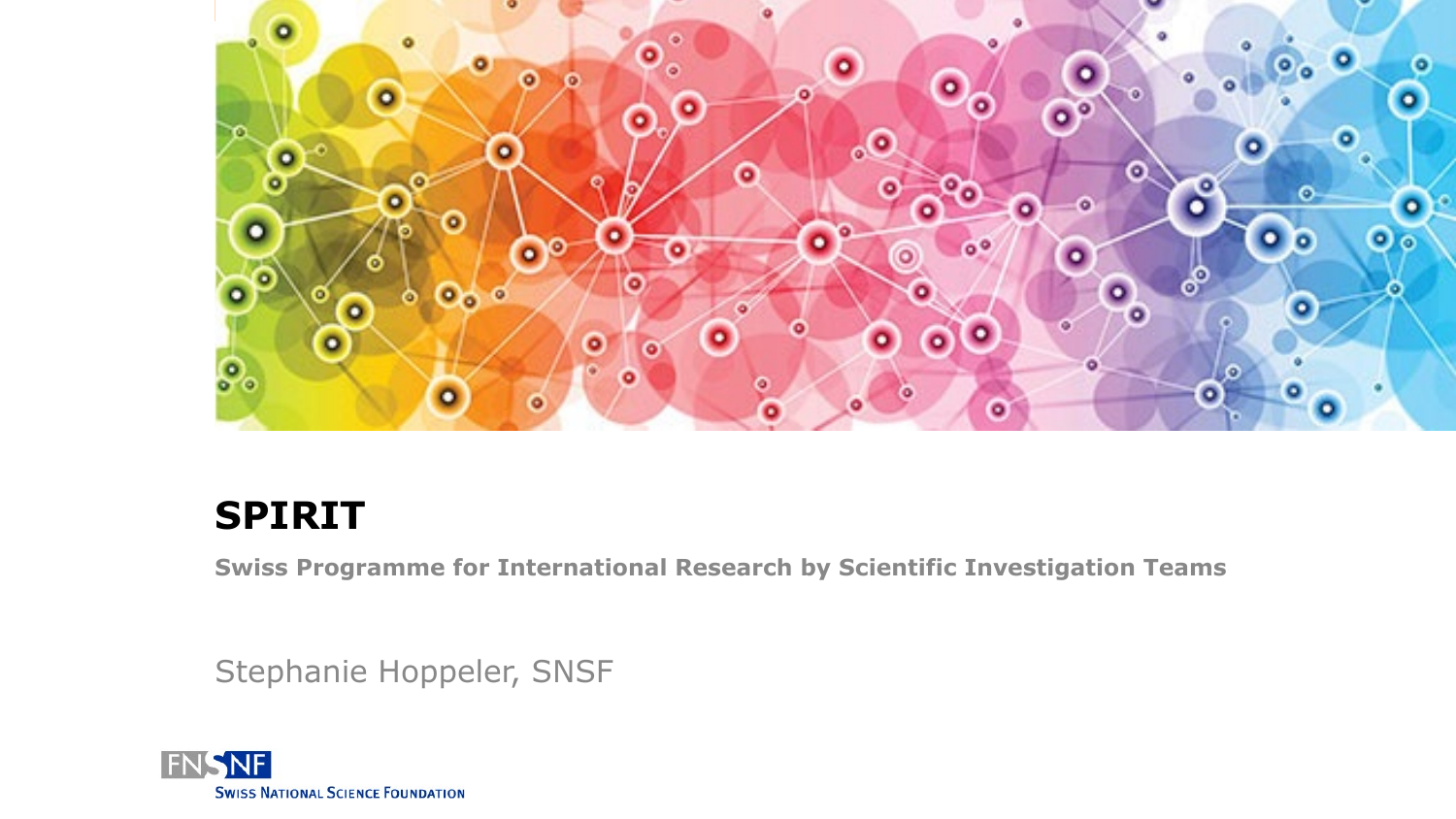## **SPIRIT in a nutshell**



- Collaborative projects
- Researchers in Switzerland and in partner countries
- 2-step evaluation process
- No thematic restrictions
- Project duration 2-4 years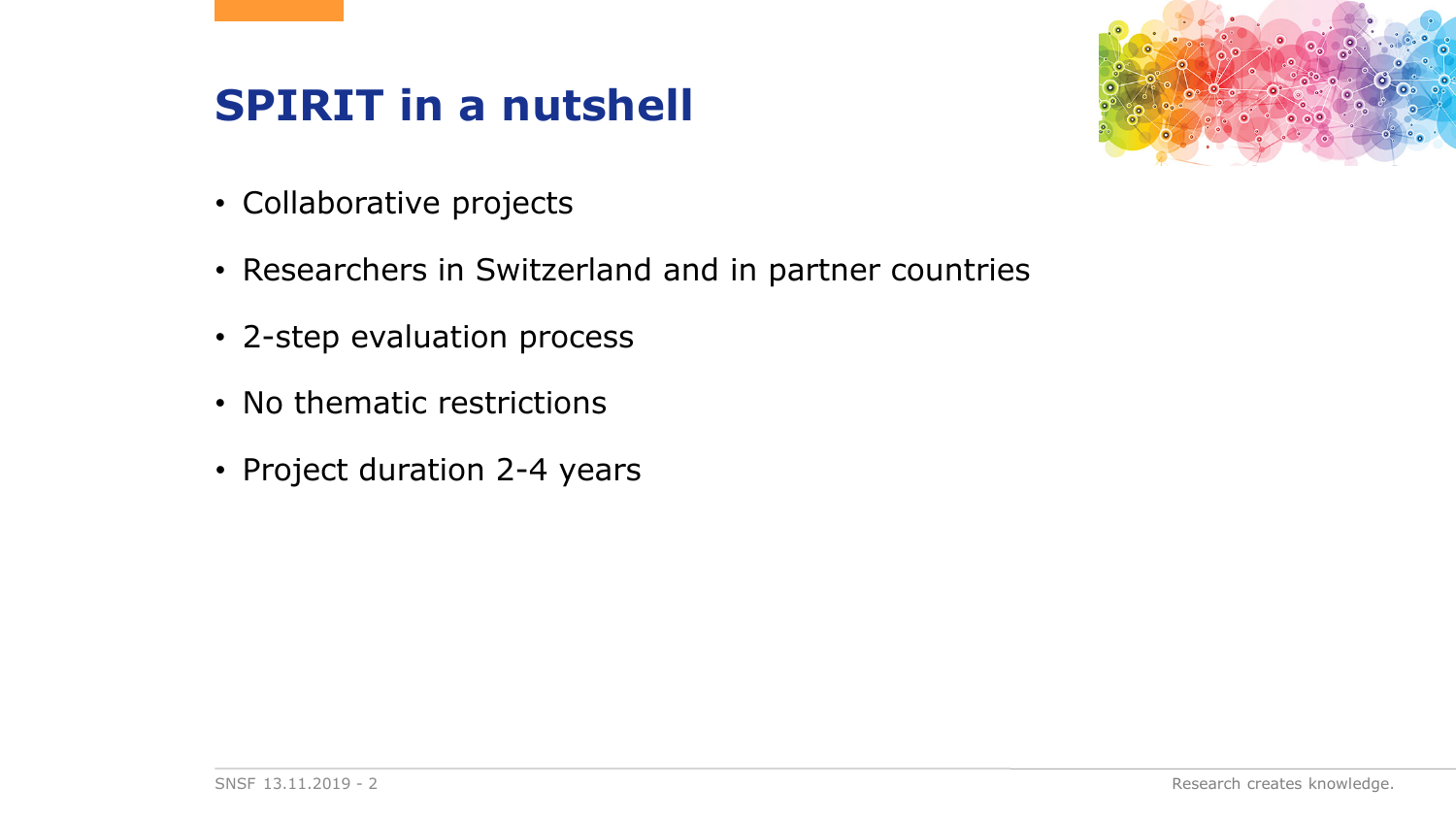### **Aims**



- Foster cross-border collaboration without disciplinary restrictions
- Provide more opportunities for researchers in Switzerland to collaborate with partners in many countries around the world
- Promote gender awareness and equal opportunities
- Contribute to the increase of research capacity in Switzerland and abroad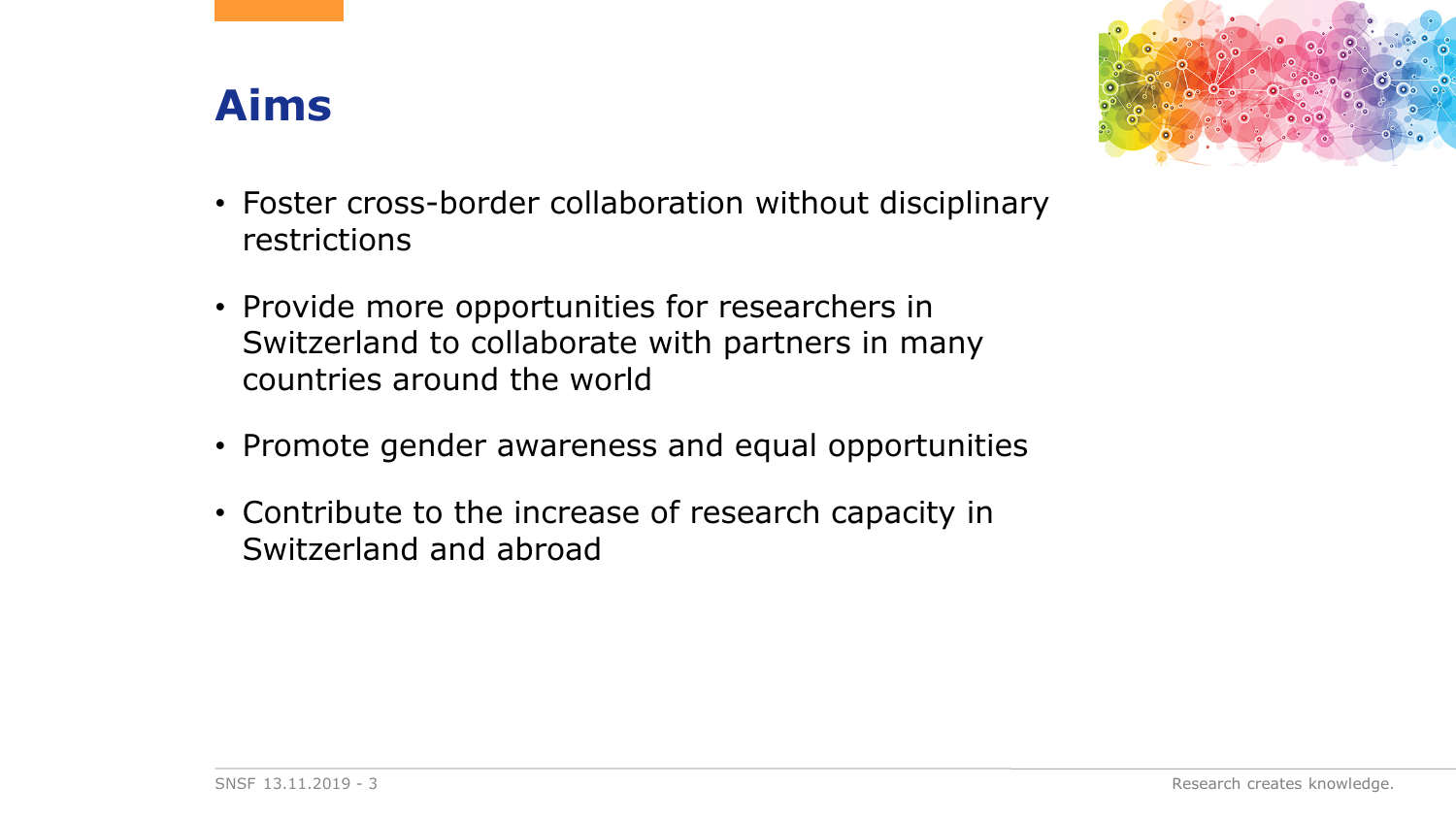## **Duration and Budget**



- 2 to 4 years
- Maximum amount: CHF 500'000
- Minimum amount: CHF 50'000
- 30% rule
- Eligible costs:
	- Like in project funding
	- No applicants' salaries in Switzerland and/or in the partner countries

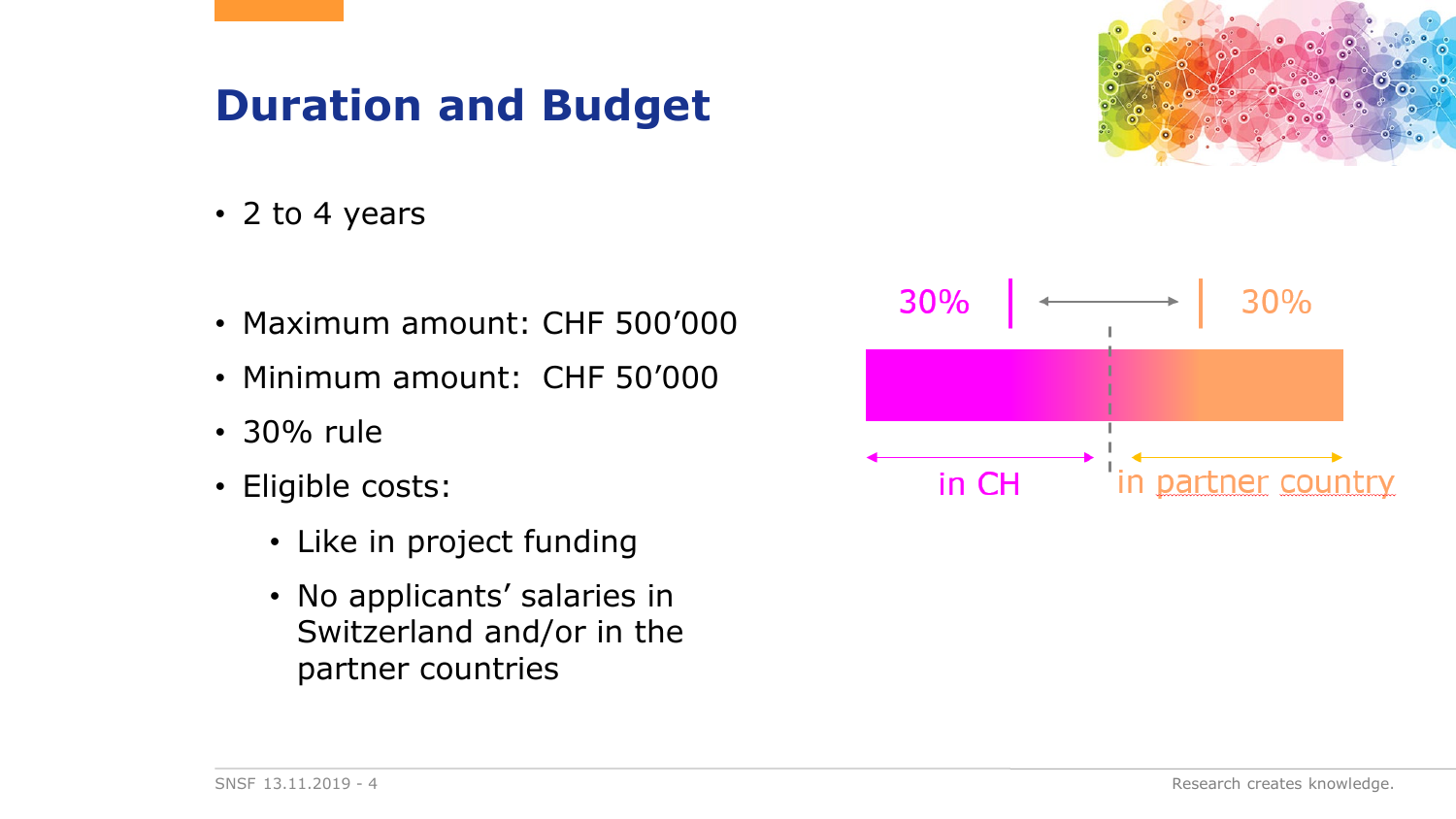#### **Research teams**



- 2 to 4 applicants
	- Applicant 1: researcher in Switzerland
	- Applicant 2: researcher in a partner country
	- (Applicants 3-4: researchers in Switzerland or in a partner country)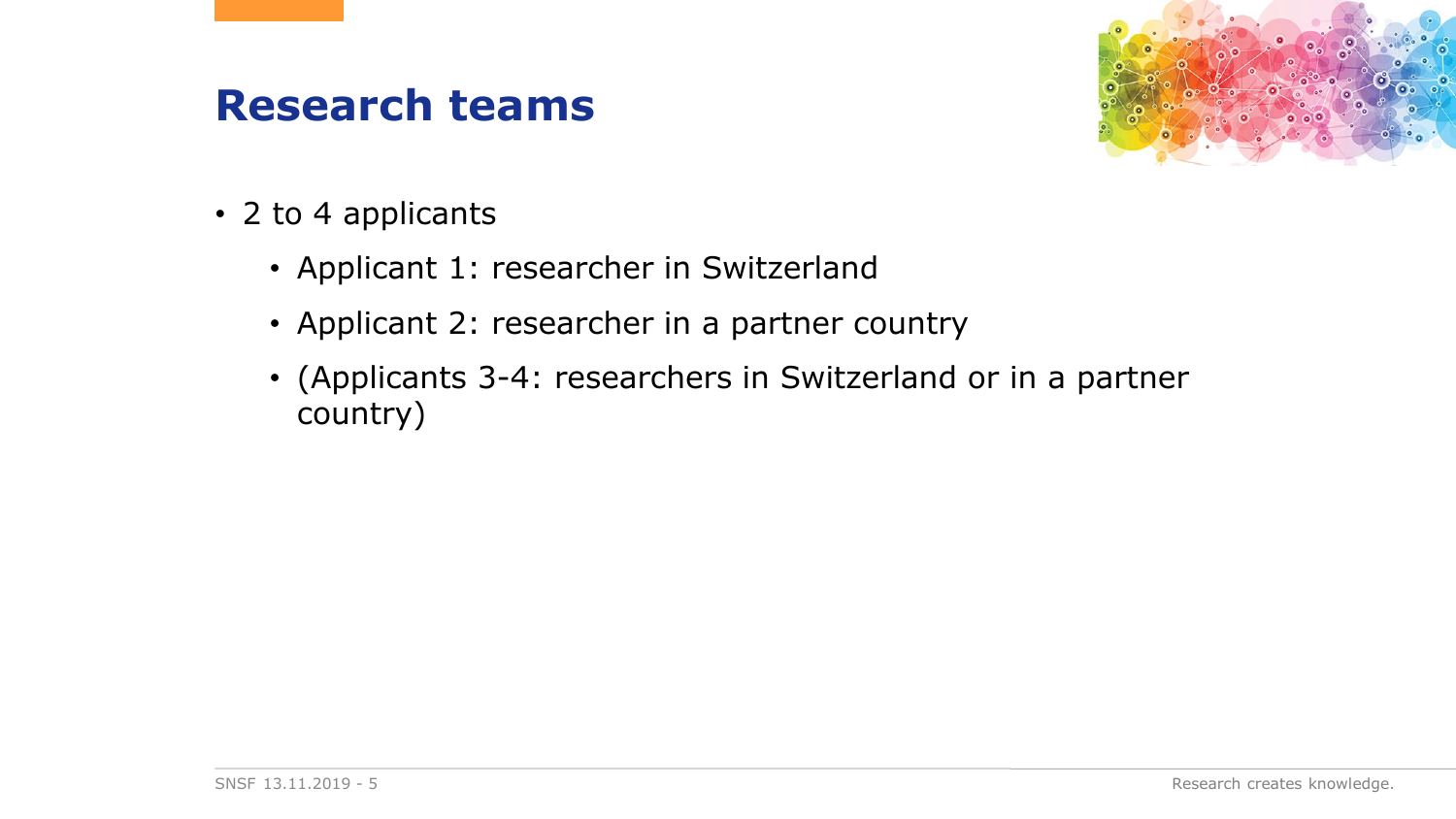#### **Partner countries**



- selection based on list of countries receiving development assistance, issued by the Development Assistance Committee of the OECD
- Exceptions
	- Member states of the European Union
	- Countries associated to Horizon 2020, the European Union's 8th Framework Programme for Research and Innovation (2014-2020) or subsequent programmes
	- Countries collaborating on a bilateral call with the SNSF
- Complete list available on www.snsf.ch/spirit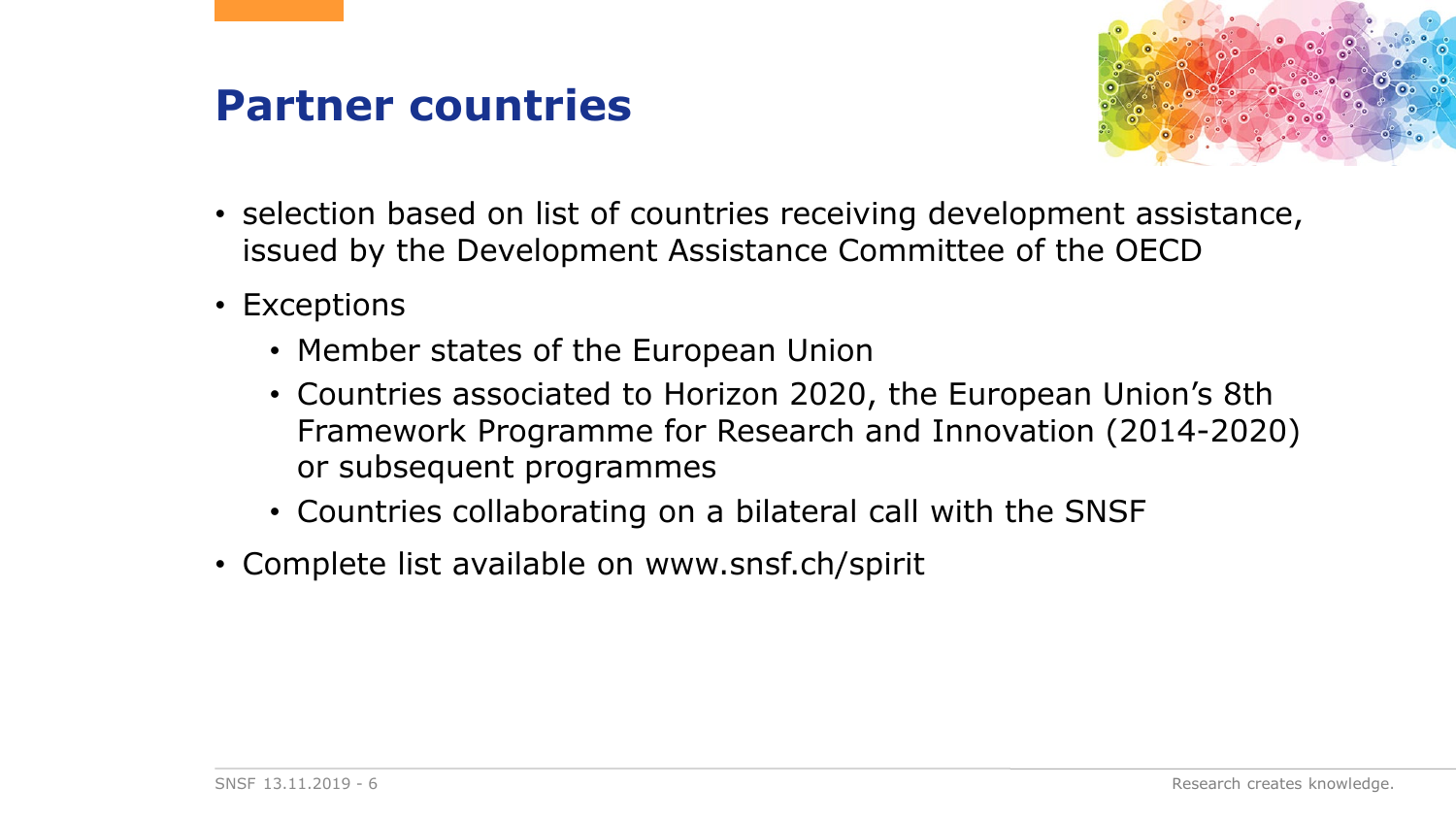# **Eligibility**



- Requirements as in project funding, for applicants in Switzerland and abroad
- Only 1 SPIRIT grant per person and period for all applicants
- Compatible with project funding applications or grants
- No overlap with Ambizione or PRIMA grants
- Eccellenza grantees and SNSF professors may submit a SPIRIT application 2 years after starting the Eccellenza grant or SNSF professorship at the earliest.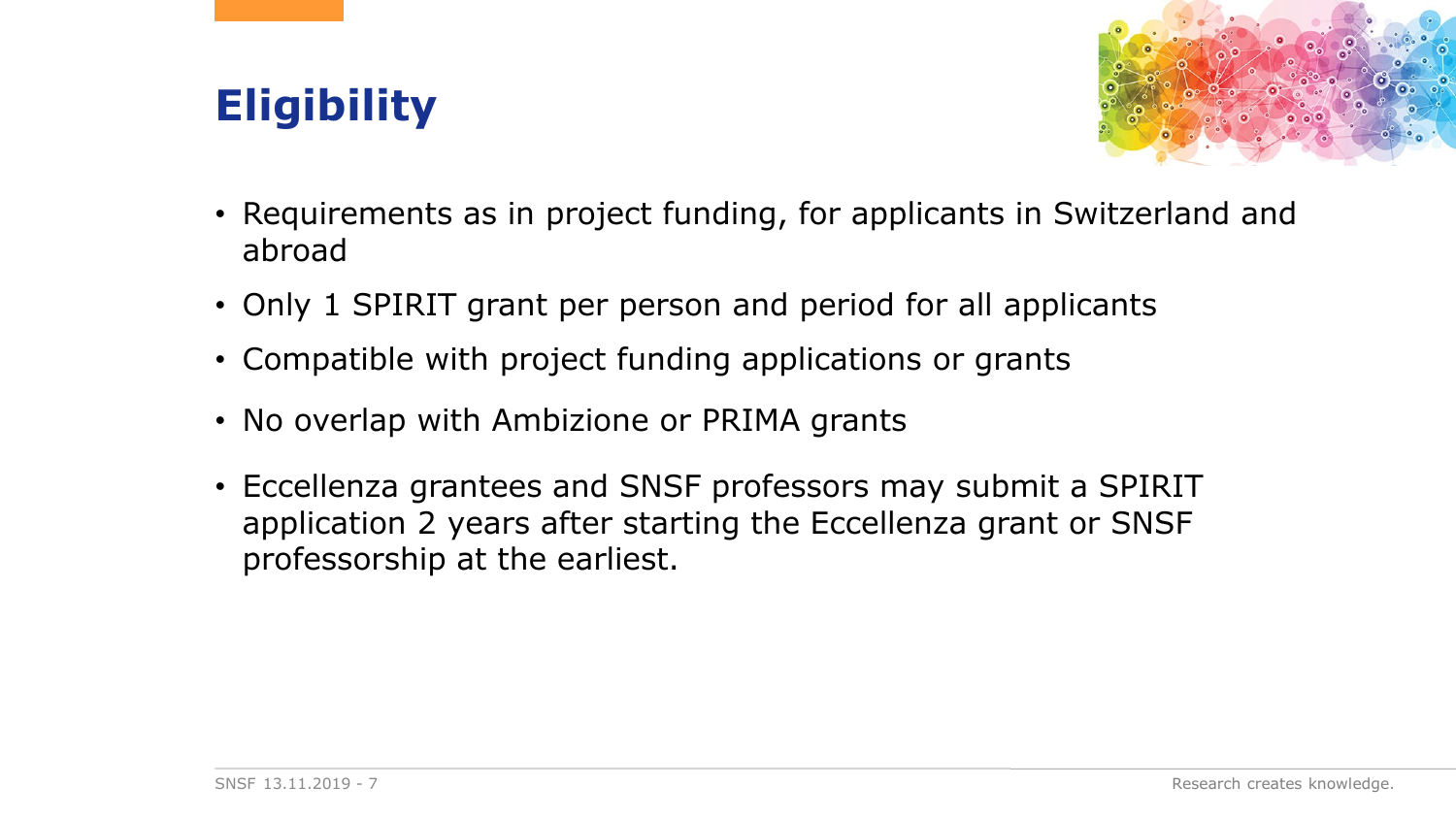## **Evaluation criteria**



- scientific relevance
- originality of the aims and objectives
- suitability of the methodology, feasibility
- track record and expertise of the researchers
- complementarity of the research partners
- contribution to increasing scientific capacities in the relevant research field
- contribution towards raising gender awareness and promoting equal opportunities.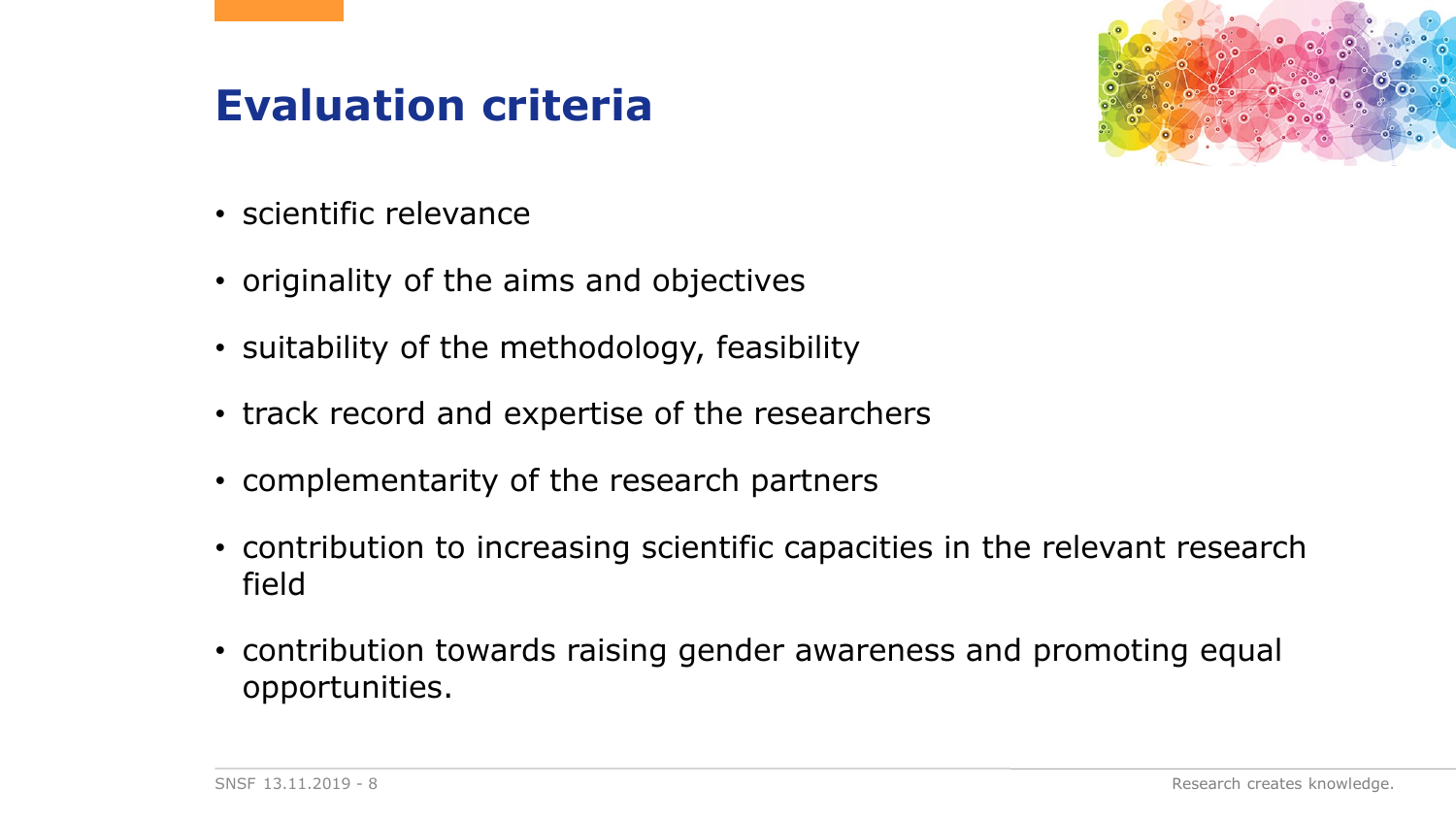## **Evaluation procedure**



- If proposals are deemed to be equal in terms of their scientific quality, proposals submitted by female applicants, or proposals that show better gender awareness, are given priority
- 2 phases: pre-proposals and full proposals
- Only full proposals are peer reviewed
- Evaluation commission: Pre-proposals and full proposals are evaluated by the SPIRIT Evaluation Commission (SEC)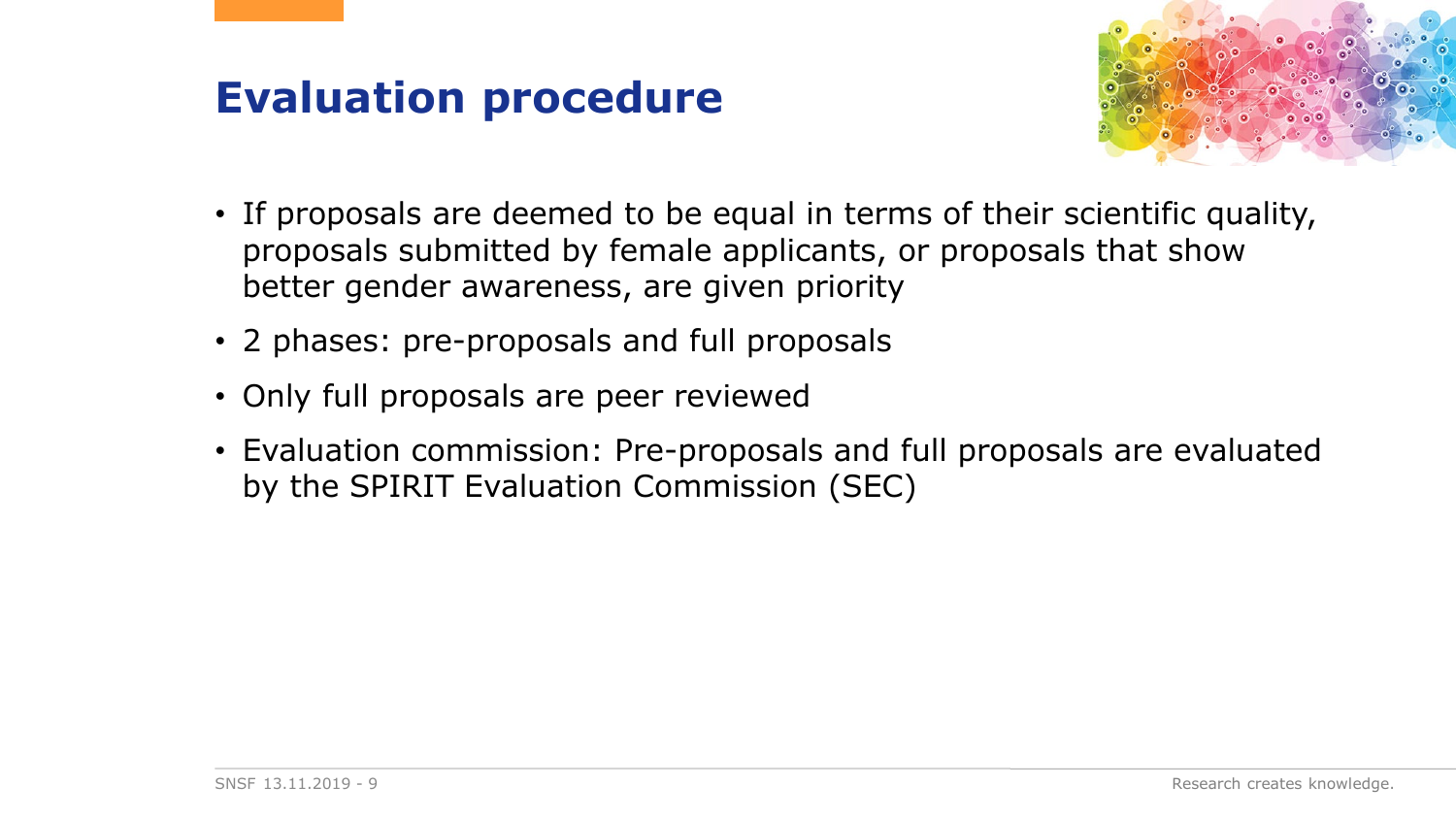## **Submission**



- Pre-proposals: anytime
- If pre-proposal is rejected: all applicants are barred from submission for 6 months
- If pre-proposal is assigned to one of the three lowest ranking categories out of six: all applicants are barred from submission for 18 months
- Full proposals: upon invitation after approval of the pre-proposal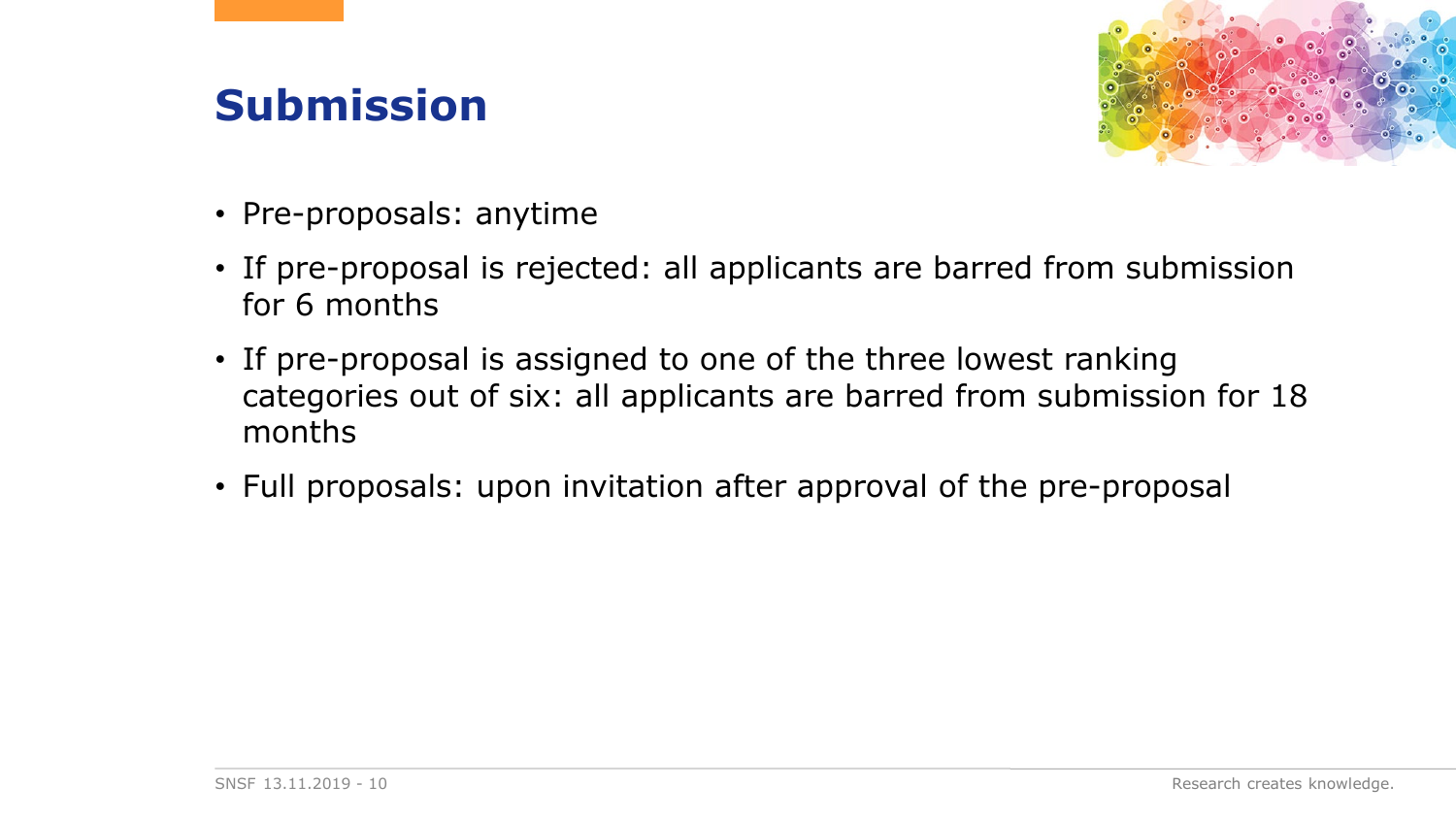

#### Total evaluation time span: ca. 14 months